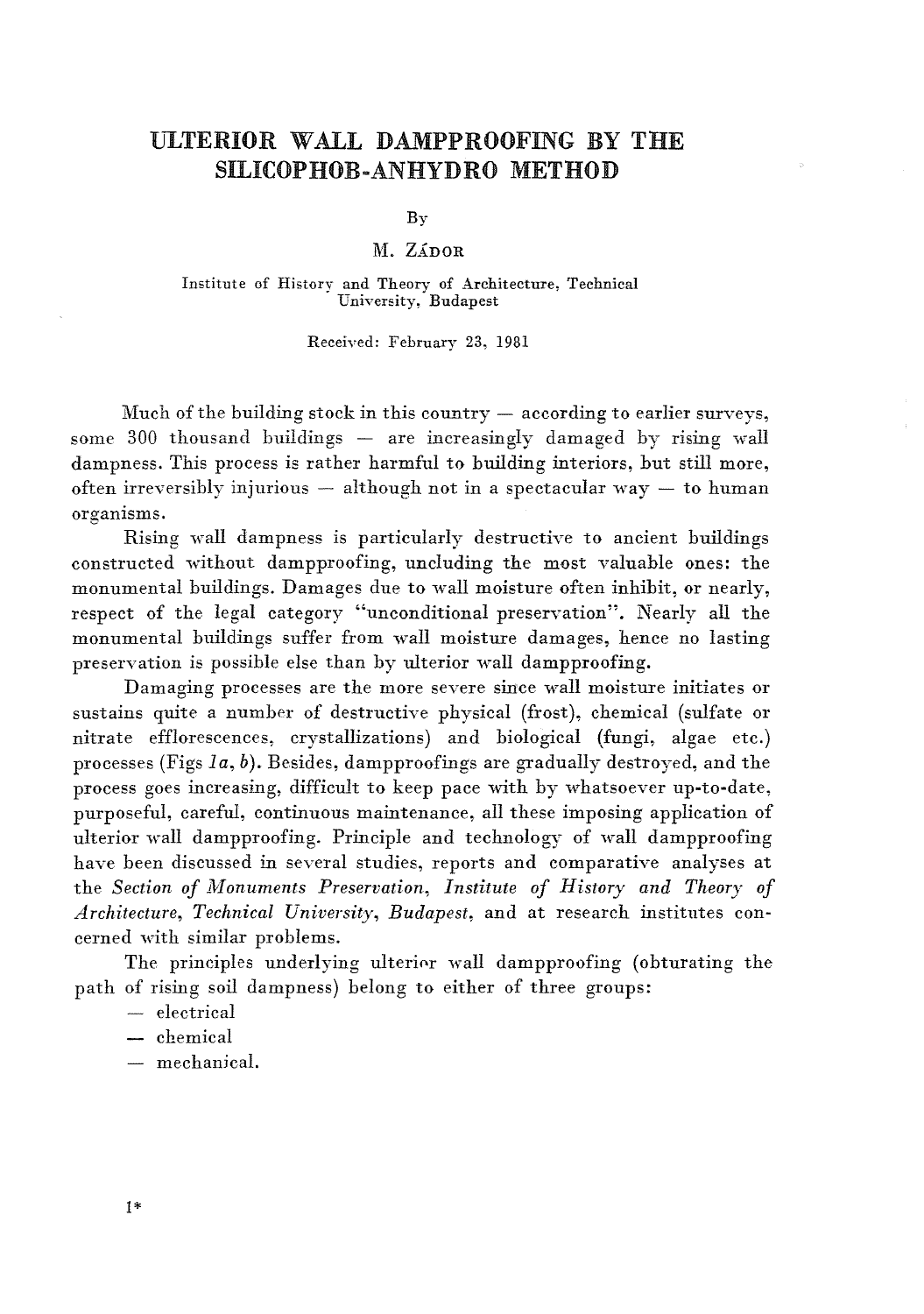

Fig. 1. Damp buildings:  $a)$  Brunswick Castle in Martonvásár, Hungary



*b)* Granary in Kiszombor, industrial monument

## Wall drying by electro-osmosis

This method developed in 1957 and patented in 1960 *(I. Bicz6k, M.* Lipcsey and Z. *Horváth*) had several applications both in this country and abroad during these two decades. It relies on the phenomenon of electroosmosis, suppressing the potential difference between subsoil and moist wall to stop capillary suction of dampness, creating thereby a dampproofing zone at a level over that the damp wall gets naturally dried. (Remind that in any ulterior wall dampproofing, natural exsiccation of walls has to be reckoned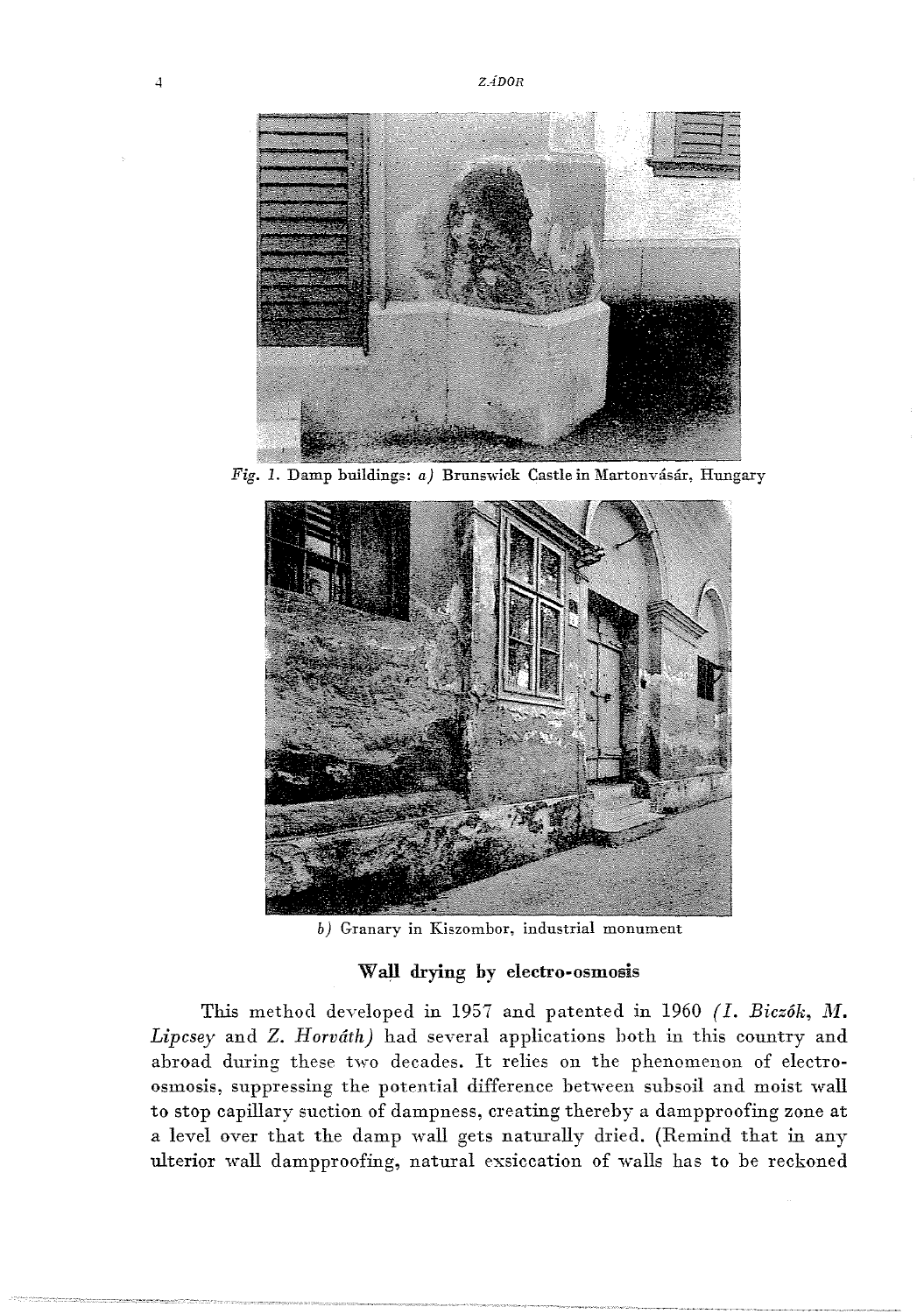with. A wall one meter long and 60 cm thick releases some 0,6 litre of water by evaporation; decrease of the capillary rise reduces the wall dampness level, possibly to the level of dampproofing).

The electro-osmotic method has two alternatives: active, involving a power supply, and passive, stopping capillary rise without power supply, by simple voltage shortcircuiting. In Hungary, this latter has heen preferred to the active method, mainly he cause building owners or users are reluctant to manage the former.

The passive method has been applied in hundreds of cases where preliminary investigations demonstrated the required potential difference to exist.

This has to do with observed difficulties of practical application: in this country the passive method cannot be applied in about 50 percent of cases, preventing application of the method as a whole.

Practical effectiveness of this otherwise sound method is hampered hy the following factors:

1. Even in the design stage this procedure is technically prohibitively complicated for mass applications in this country where, however, soil damp· ness is a widespread disease. For instance, required design data include - besides of building documentation in drawing - soil profile, groundwater depth, specific electrical resistance of soil, earthing resistance, capillary properties, and chemical composition of groundwater.

2. There exists no special enterprise. Most failures may be reduced to execution errors such as:

- other than specified electrode spacings;

- missing or defective mortar grouting of boreholes;
- $-$  faulty welding between electrodes and wiring; burning of this latter during welding:
- actual earthing resistance different from the specified one.

3. Beside corrosion due to deficiencies in execution, in virtue of the underlying principle, electrolysis in the wall rapidly corrodes the electrodes.

4. The electrodes heing series connected, failure of one electrode stops the entire process.

These difficulties argue against the application of electro-osmotic wall dampproofing in this country, increasingly replaced by chemical wall dampproofing.

# Chemical wall dampproofing

Since the mid-sixties, our research works have been concerned with the prohlems of this "widespread disease" of old huildings. First, requirements for up-to-date ulterior wall dampproofing have heen estahlished, such as:

*a)* Up-to-date preliminary diagnostic tests are needed to detect the source and rate of wall dampness (conditioned by a point-wise rapid, inexpen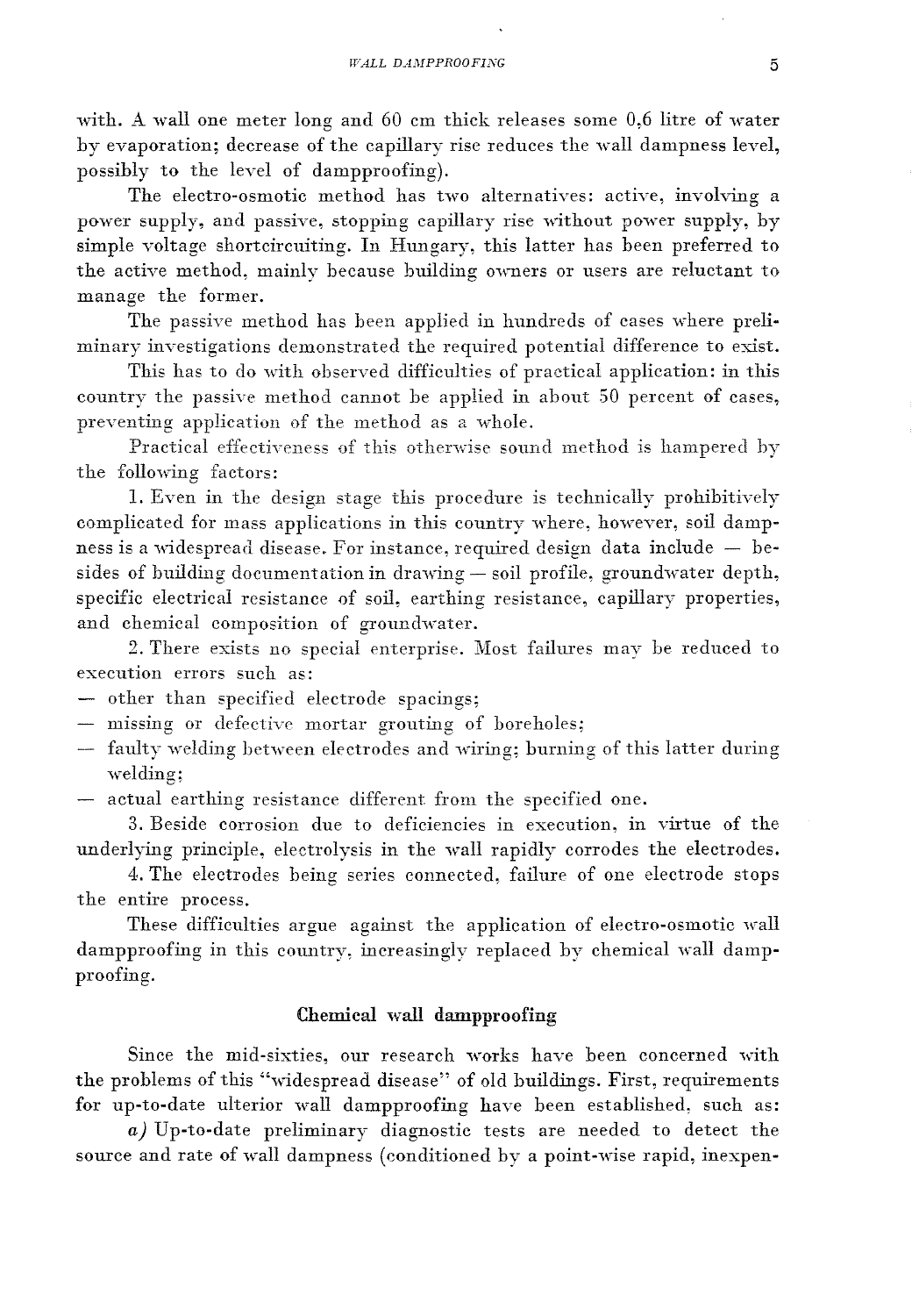sive site moisture measurement method) underlying the selection of the actual wall dampproofing method.

*b)* The wall dampproofing method has to be universally applicable. c) It must not disfigure the building.

*d)* Failures of ulterior wall dampproofing being mostly due to structural deficiencies, nonstructural solutions are to be preferred.

*e)* Technical-technological requirements of the selected method have to fit the actual level and possibilities of building industry, taking building utilization aspects into consideration (e.g. execution in occupied dwellings).

*f)* Expenses must not exceed those of the conventional method of section-wise wall cutting, have to match economical possibilities, and the use of materials to be purchased for hard currencies has to be avoided.

g) Wall dampproofing  $-$  like any other ulterior dampproofing  $-$  has to precede façade restoration by one or two years.

All these highlighted research and application aspects of chemical wall dampproofing methods both in this country and abroad. The first application in *1970* of the *Silicophob-Anhydro* method, under Hungarian patent, was followed by trial applications of several foreign methods in Hungary (e.g. the *Bauiso* method), actual and prospective applications being restricted to those of *Vandex* (Denmark), *Penetrat* (Switzerland) and the Hungarian *Silicophob-Anhydro* method, all of them subject of a comparative report by this Institute on commission of the Program Committee No. 11 of the Hungarian Ministry of Building and Urban Deyelopment. These three methods have been regularly applied in huilding reconstructions.

In the following, only the Hungarian Silicophob-Anhydro method will be considered, since the dampproofing methods Bauiso, Vandex and Penetrat have been described in the respective booklets, whereas they have little been applied in this country. All three methods are those of the cement-slurry type, differing from Silicophoh-Anhydro hy:

- their manner of action, namely material crystallizing in the pores ohturates the path of capillary suction, killing therehy the wall aeration in the dampproofing zone;
- $-$  the aqueous solution of the commercial whitish-grey powder has to be injected into the wall horeholes, economically advantageous, hut less so from the aspect of danger of frost;
- the uniform application of these methods relying on the manufacturer's instructions (rather than on preliminary diagnostic tests such as the Silicophob-Anhydro);
- $-$  the inaccessibility to macroscopy of the agent diffusing from the boreholes to the masonry. An advantage is the whitish-grey cement mortar grouted in the boreholes to obturate them at the same time, however, the material quantity diffused from the borehole to the masonry cannot be checked.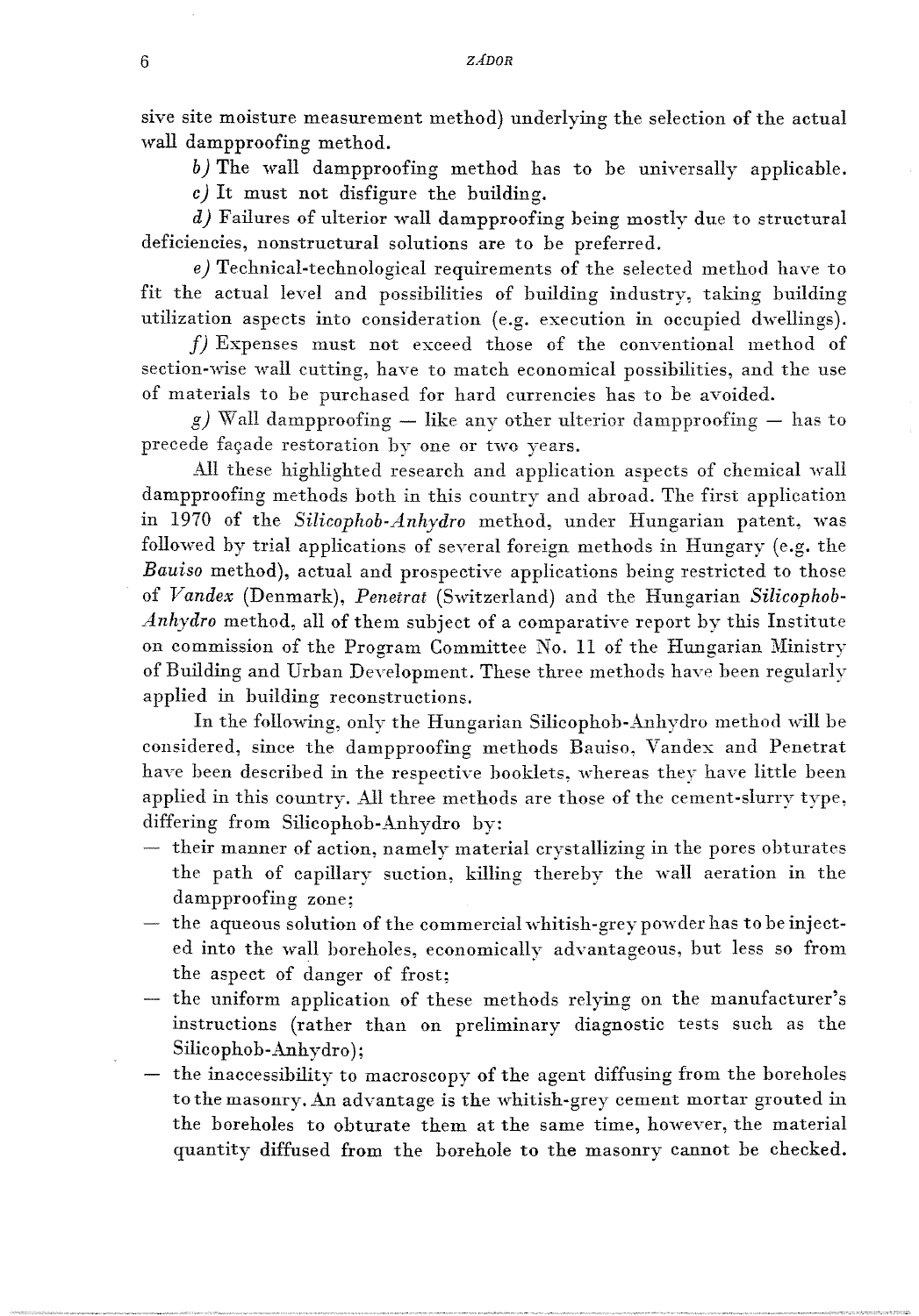## **The Silicophob-Anhydro wall dampproofing method**

This method, *service invention of the Hungarian Academy of Sciences,*  suits walls of whatever high moisture content and chemical composition. At a difference from other methods, efficiency of the dampproofing can be predetermined. Grouting tables have been compiled for walls with different characteristics, permitting unambiguous specification of the mode and rate of grouting.

The method consists essentially in grouting alcoholic solutions of silicon and silica derivatives into the wall to be dampproofed. Alcohol mixing with the wall moisture dehydrates the wall, precipitating its components that are deposited on pore walls and make them water repellent, stopping capillary rise. This process dampproofing a wall strip  $20$  to  $40$  cm thick in its material provides for an adequate safety not only for a gIven period but throughout the life of the given masonry material.

## The dampproofing procedure

### *Preliminary diagnostic test*

The dampproofing has to be designed individually in each case, based on diagnostic test results (Fig. 2), stating moisture contents of different masonry materials to be dampproofed. Chemical composition and impurities of the rising soil dampness are determined in laboratory analyses upon special hints



Fig. 2. Diagnostic test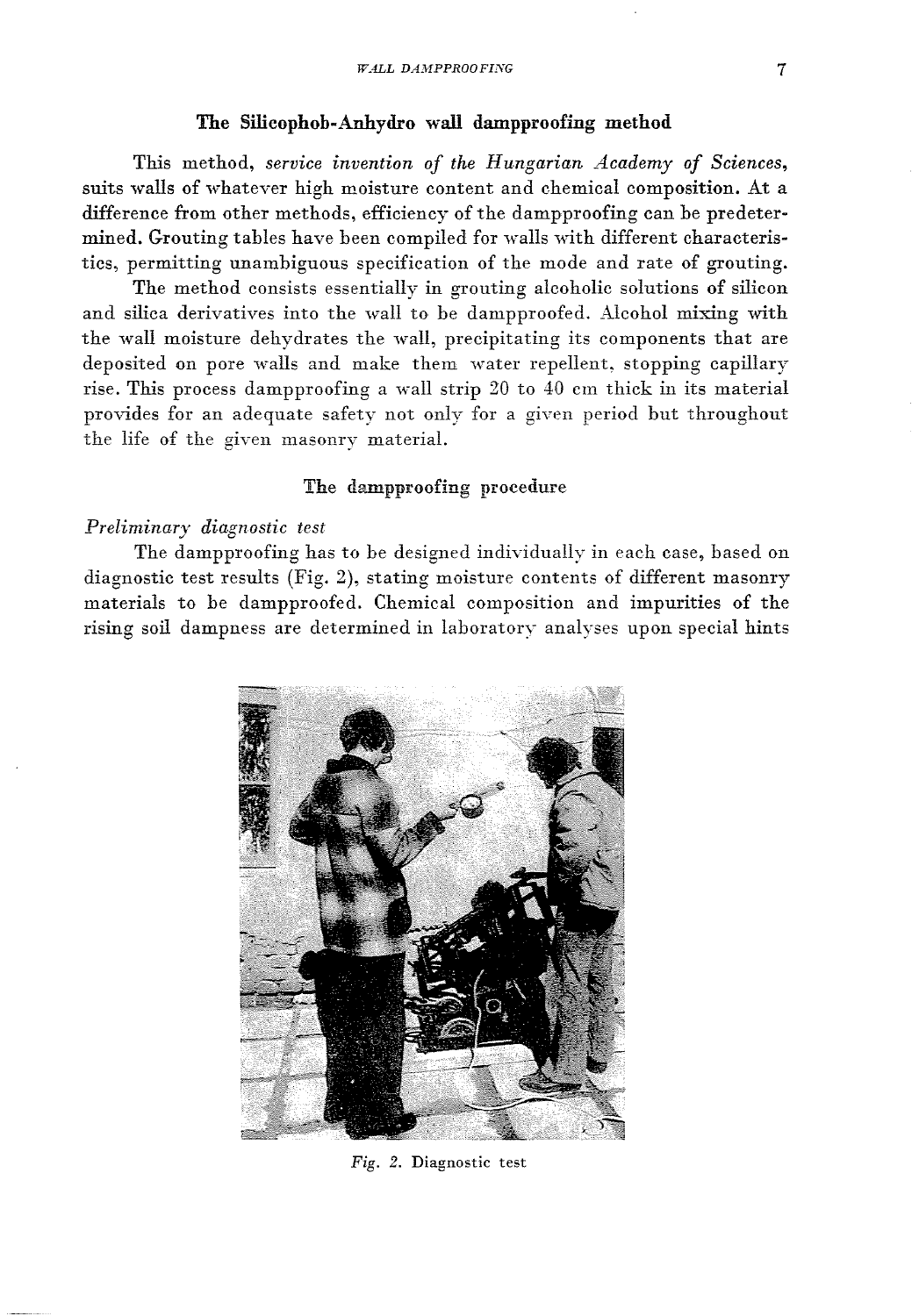(e.g. marked efflorescences). Moisture sources are exactly determined by measurements made in predetermined spots.

The fundamental prerequisite of wall dampness determinatiou could not be satisfied until no field instrument rapidly delivering spot-wise data was available. Such an instrument was the tensiometer probe for moisture determination developed by Dr. Kazó-Princz-Dr. Zádor (service invention of the *Hungarian Academy of Sciences,* Fig. 3).



*Fig.* 3. Tensiometer for determining the dampness

The instrument essentially consists of a closed system of a vessel (glass tube) filled with a liquid, with a special ceramic head pushed through a borehole to the desired point of the masonry, applying suction on the ceramic head as a function of moisture content, indicated by the manometer of the instrument. Special tables have been compiled to read off the moisture percentage by weight (in stonc, brick or mortar) and the moisture percentage of the maximum capacity.

Several measurement points on horizontal and vertical faces unambiguously decide between damaging moisture sources. For instance, moisture due to driving rain exhibits much higher values near the surface, eventually permitting to apply much cheaper surface protection methods. Again, moisture data decide whether the whole of the huilding or only parts have to he dampproofed. (Remind that in certain marginal cases, the necessity of wall dampproofing can only he decided from exact data. There is no Hungarian standard value for permitted wall moisture. Brick walls are deemed to need dampproofing over a moisture content of 4 percent by weight but damages generally appear only beyond  $10\%$ .

Multipoint measurements are not invariably required. In general, single moisture determinations on side walls, internal structural walls, at typical moisture damage spots, hilaterally on wall corners exhibiting different surface destructions, stainings, on façades and wall interiors are sufficient. The measurement points are 20 to 40 cm above the floor level (dampproofing level), at depths of 20 to 30 cm depending on the wall thickness (for single point measurements). Rate and importance of surface moisture may be determined from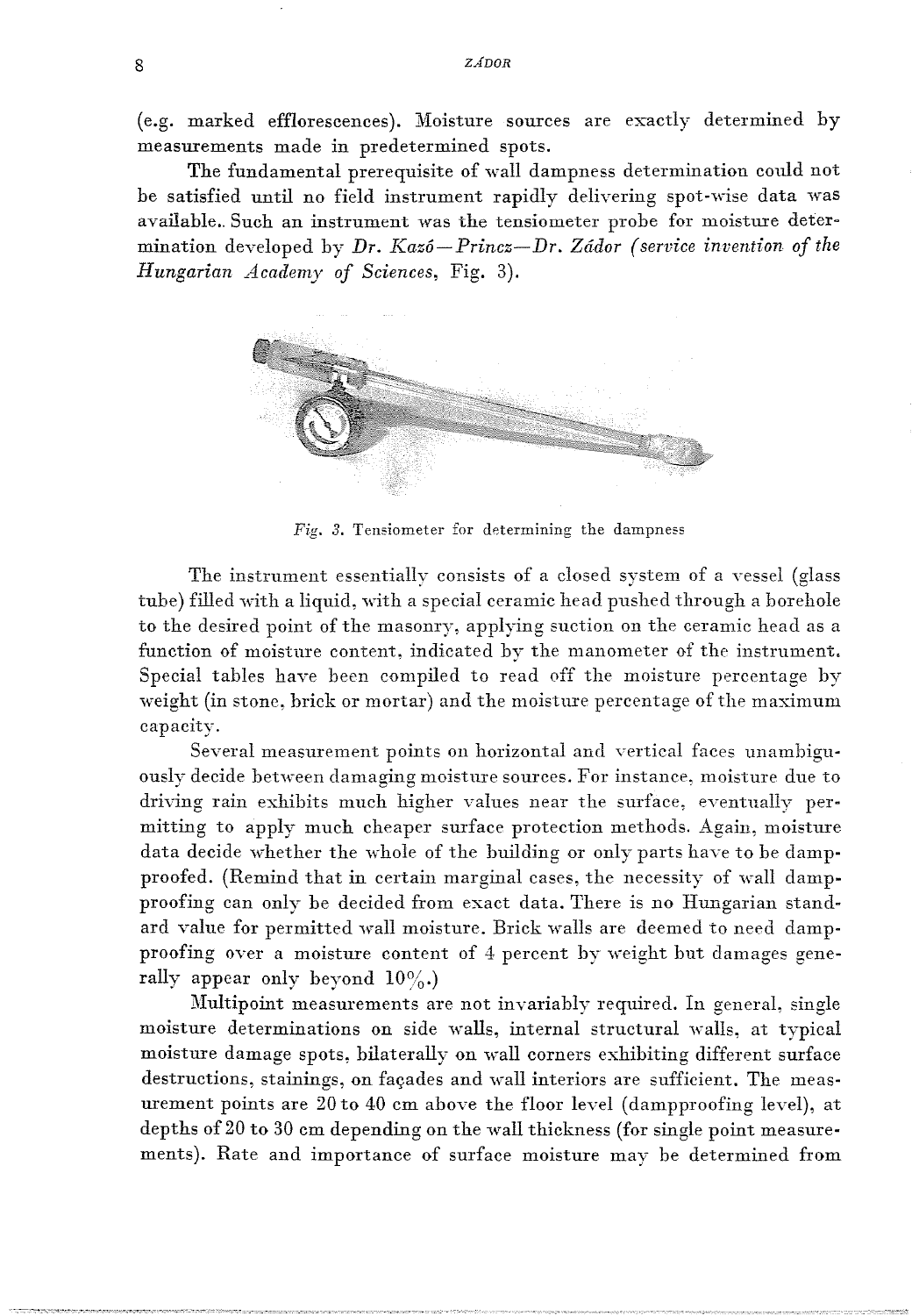

*Fig.* 4. Detail of a wall dampproofing plan

measurements starting at 10 cm below the surface, followed by measurements at 30, 40 cm in the same horehole.

Measurement results are indicated by numbered spots in the building ground plan (Fig. 4). The same numbers are entered in the record of the measurements, indicating wall moisture values both as percentages by weight and as percentages of the water absorption capacity.

Diagnostic test results underlie the design of chemical dampproofing, the system of boreholes and the quantity of compound to be grouted in.

## Design

As mentioned above, the Silicophoh-Anhydro chemical wall dampproofing method is the only one that can hence must be designed. The arising excess work and time consumption are amply justified by the elimination of hitherto uncertainties of ulterior dampproofings, concomitant to the "technical **un**pretentiousness". Diagnostic tests forward individual examination and solution of eaeh part problem. Results are recorded, and conclusions drawn in the first part of plan documentation "Technical Description and Technological Instructions". The second part refers to the drilling of boreholes, the technology of grouting and horehole obturation, the determination of the grout quantity, all these, in knowledge of the number of bore holes and of the material costs, permit cost forecasting.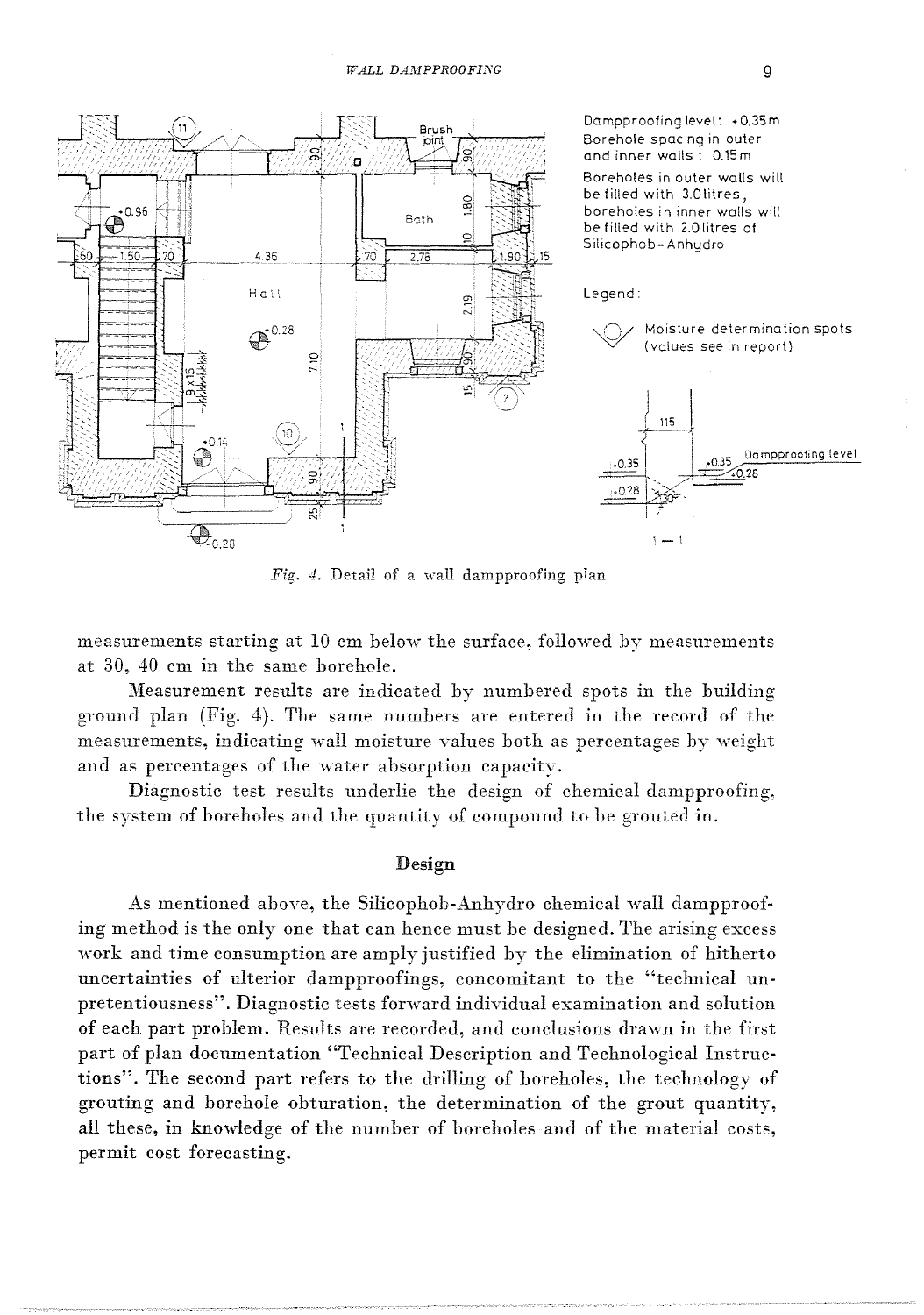

Fig. 5. Borehole drilling



*Fig.* 6. Grouting and borehole sealing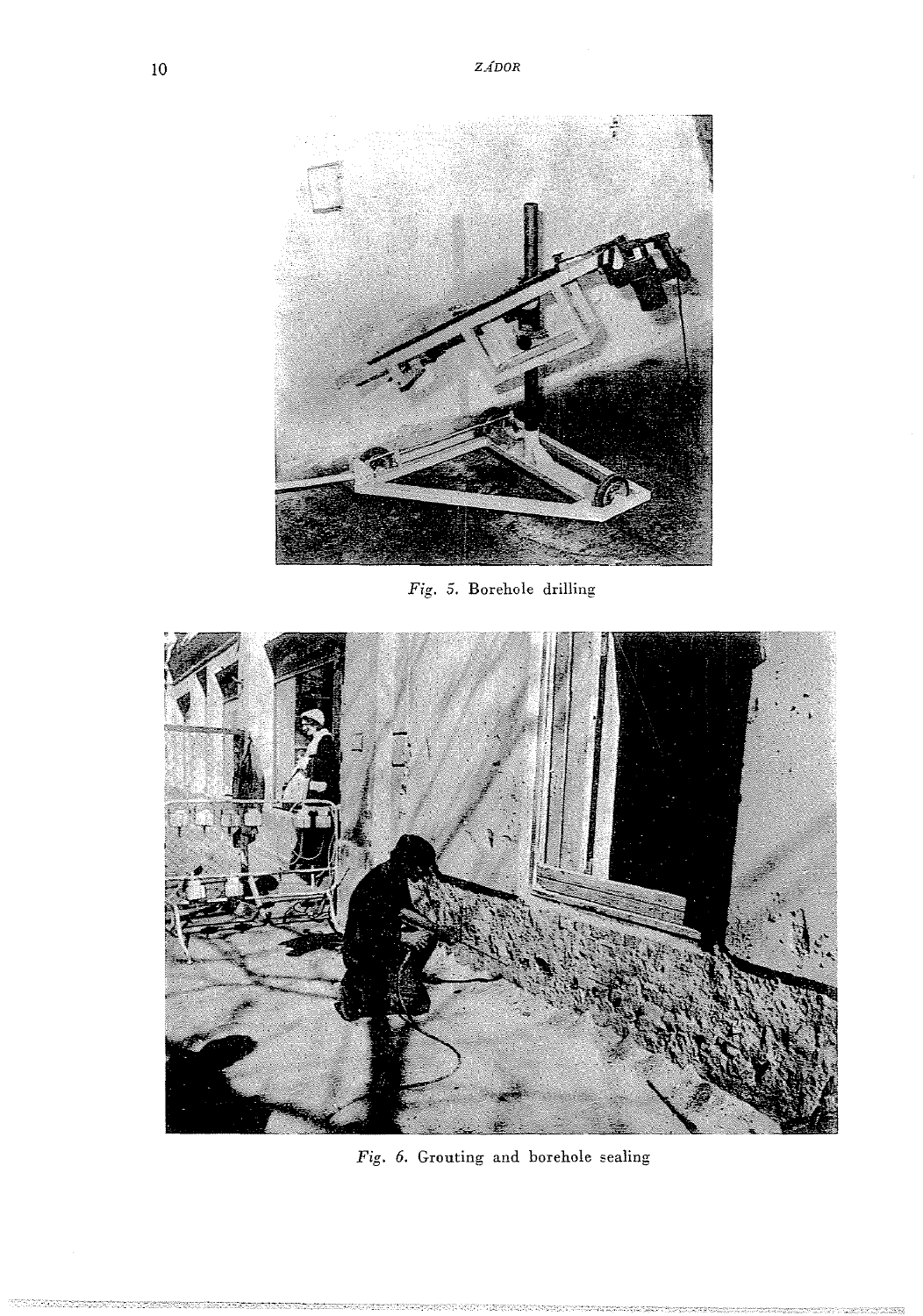The grout material quantity is determined from tables supplied by the manufacturer to users.

Work safety prescriptions are contained in the third part, and the patent specifications in the fourth part of the plan documentation. A separate part may be concerned with accessory works.

Application of this method comprises three stages:

1. Drilling skew boreholes at about 30°, by means of 25 to 30 mm hore rods, possibly bilaterally of the masonry (Fig. 5).

2. Grouting the Silicophob-Anhydro compound by simple gravity, 'without pressure, possibly simultaneously from ten plastic bins through tubes (Fig. 6).

3. Borehole obturation by cement mortar admixed with 10% of perlite.

# Advantages of the Silicophoh-Anhydro dampproofing method

- The procedure is universally applicable in any case.
- No structural parts are incorporated, excluding usual structural breakdowns.
- Its alcoholic matrix permits work in wintertime.
- The use of the building is inaffected by dampproofing works (no removal to temporary accommodation is required).
- It does not interfere with the original wall plane, colour or surfacing.
- Freeze of dampproofed masonry is excluded, the compound itself being frost-resistant (as against Vandex and Penetrat). This is the only wall dampproofing method keeping pores open.
- Results of the prescribed preliminary building diagnostic tests are of use for the complex reconstruction and permit supervision afterwards.

This procedure has been actually applied by 60 Hungarian enterprises relying on contracts concluded with the Hungarian Academy of Sciences, patentee, and on training afforded by the *Section of Monuments Preservation*, *Institute of History and Theory of Architecture, Technical University, Budapest.* 

Experience made during the over ten years of applications are favourable, the achieved dampproofings hold. There are two items requiring much care in application: parallellity of boreholes, possible by drilling from stands, and to be checked by putting straight rods into the boreholes; and economic use of material safeguarded by immediately turning the filling tube cock as soon as the borehole is full, lest the expensive material overflows, and gets spilled.

Again, care is needed to fill out with mortar the hidden gaps in the wall detected upon making the boreholes or grouting, and then to repeat the operations of drilling and grouting.

Last but not least, this procedure of chemical wall dampproofing is subject to the generally valid technical truth: even the most efficient new